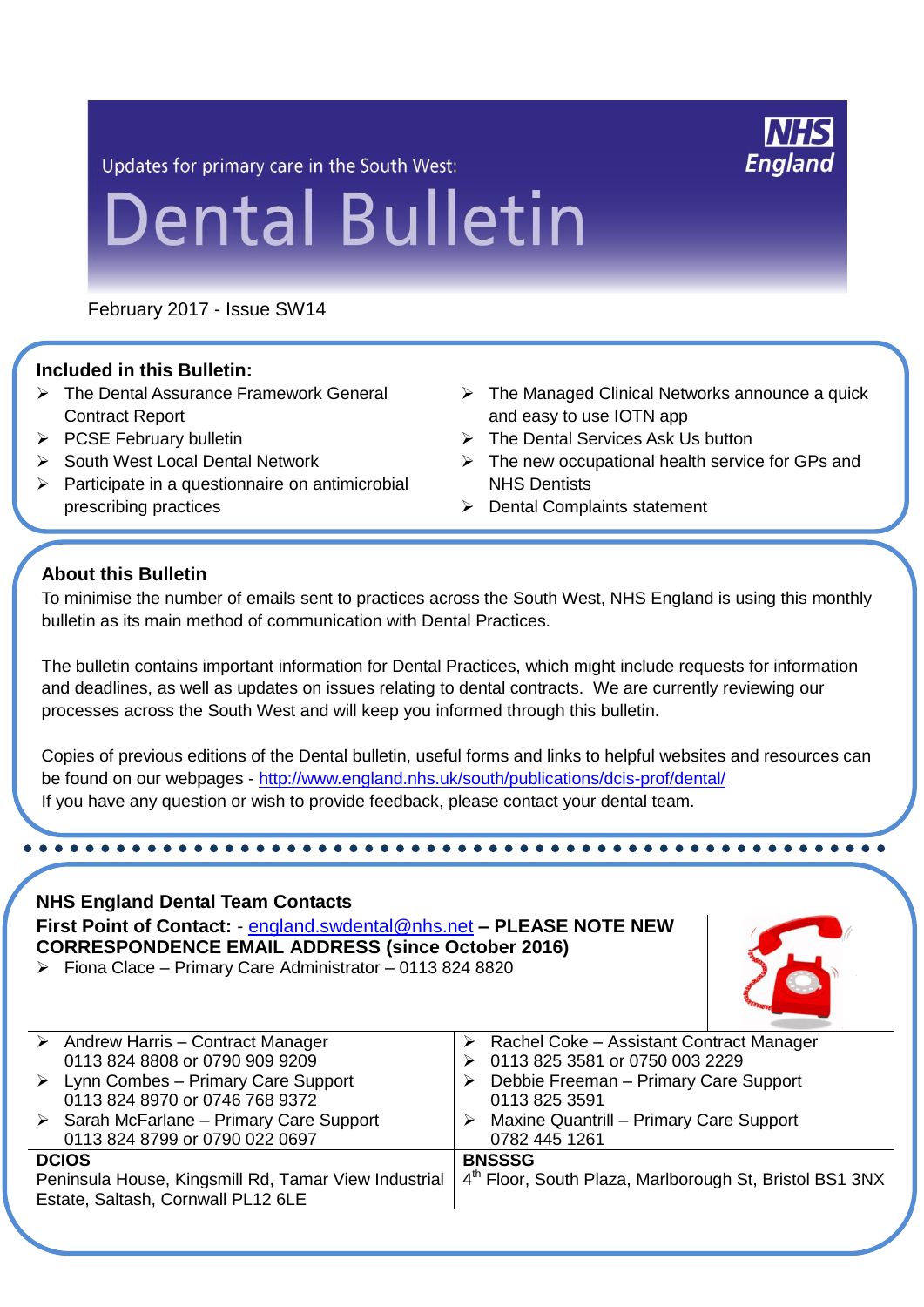*Sent of the behalf of Chris Dawson, Client Engagement Manager, NHS Dental Services*

The **Dental Assurance Framework General Contract Report** is now available on CoMPASS.

Within the View Published Reports area, you can find it using the Report Type code: DAFGCR or by using the search function.

This report has been jointly developed with input from Commissioners, Clinical Advisors and Providers and is designed to allow Commissioners and Providers to drill down into DAF contract indicators at a performer level.

You will find full explanations of the report content within the report itself together with a link to the DAF framework NHS England published.

If you have any feedback regarding the report, please let us know at [nhsbsa.asdental@nhs.net](mailto:nhsbsa.asdental@nhs.net) .

An anonymised example report is attached.

#### **SWLDN**

The first meeting of the newly formed South West Local Dental Network was held at the recently opened Dental Educational facility in Exeter on Friday 9 December. See the attached document.

### **Performers with zero or nominal Net Pensionable Earnings/Net Pensionable Earnings Equivalent**

There are a number of performers currently in Compass who are submitting activity, but they have either a zero or nominal NPE/NPEE for 16/17. In order for the performer to submit a declaration through the Annual Reconciliation Report process due to commence on 1 April 2017, an NPE/NPEE figure needs to be entered for this financial year. Where only a nominal sum has been entered, this affects the performer's entitlement to SFE payments such as maternity/paternity/death in service. Please check Compass for all performers and notify us of any updates by 20 March at the latest. This will allow us time to process those changes.

#### **Research Project**

Geet Hitch is a lecturer in Pharmacy at University of Sussex and is carrying out a research project on antimicrobial prescribing practices in dentists and nurses in England. If you are interested in participating in this work the questionnaire can be found at *[https://sussex.onlinesurveys.ac.uk/knowledge](https://sussex.onlinesurveys.ac.uk/knowledge-attitudes-and-perceptions-of-nurses-and-dentist)[attitudes-and-perceptions-of-nurses-and-dentist](https://sussex.onlinesurveys.ac.uk/knowledge-attitudes-and-perceptions-of-nurses-and-dentist)* [G.Hitch@sussex.ac.uk.](mailto:G.Hitch@sussex.ac.uk) Outcomes of the study will be used for a larger study to understand the rise in antibiotic resistance and how to address this.

#### **SWMCN**

As part of the recent reorganisation of NHS dentistry, Managed Clinical Networks (MCN) have been established in the South West for the specialities of Orthodontics, Oral Surgery, Restorative Dentistry and Special Needs. MCN committees are made up of clinicians, public health advisors and commissioning staff and aim to advise the commissioner on delivering an excellent service.

As way of introduction, there will be 'roadshows' planned throughout 2017 with the first taking place on 3 May in Bristol. Please see details below under **Invitation to members of the Avon LDC – MCN presentation**. Talks will be given on relevant topics affecting the provision of specialist services such as referral protocols. Details will follow through the respective Local Clinical Networks (LCN).

Whilst on the subject of referrals, we'd like to bring to your attention the release of an excellent orthodontic app released by the British Orthodontic Society (BOS) called Easy IOTN which will guide you through the tricky topic of IOTN, especially when considering the eligibility of patients for NHS treatment. It's quick and easy to use and also provides CPD training. It's available through iTunes store. In addition, the BOS has also published a quick reference guide you may also find helpful (attached to this newsletter).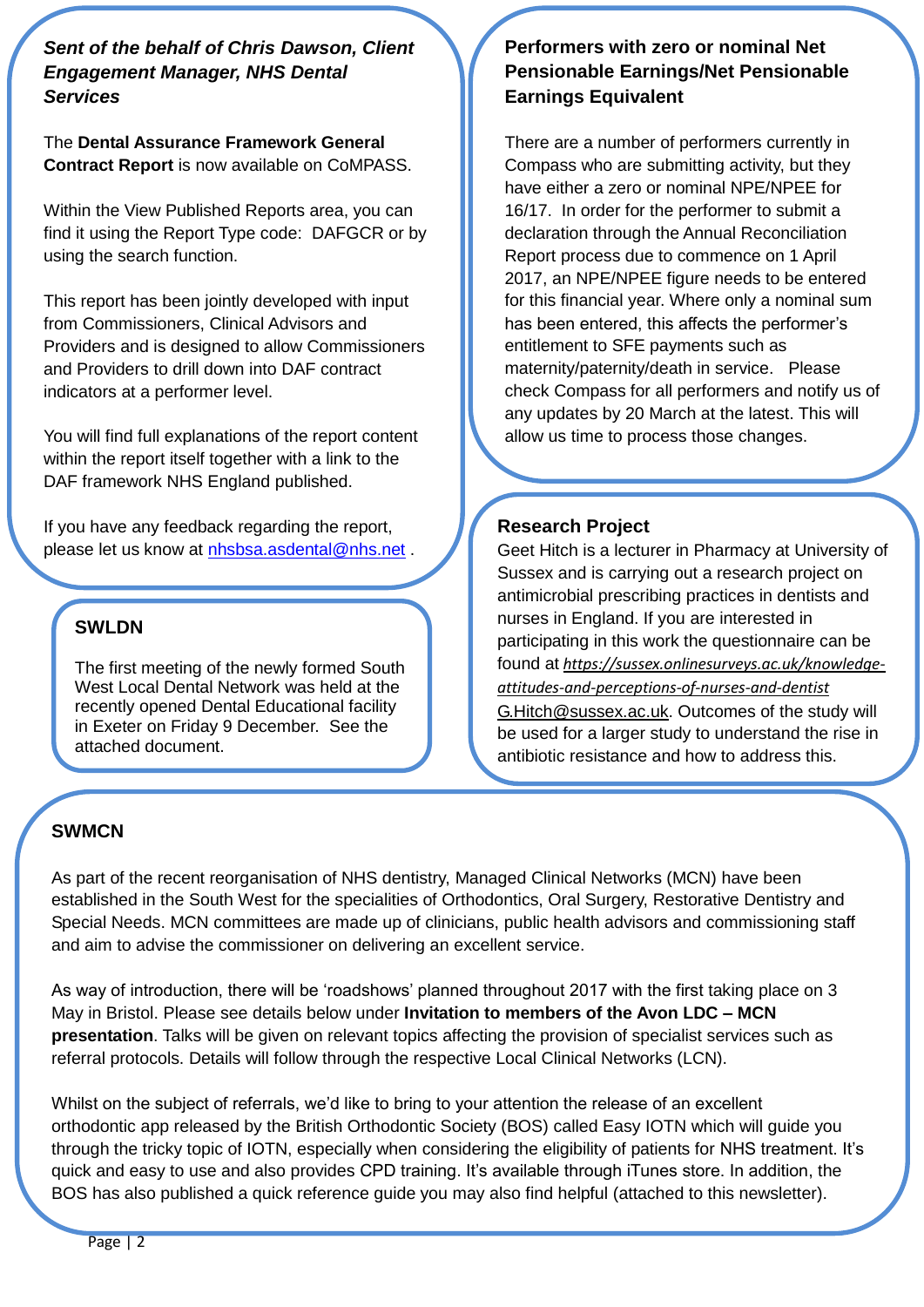### **Dental Services 'Ask Us'**

Ask<sub>2</sub> **US** 

On the main Dental Services Home page there is an icon called 'Ask Us'. <http://www.nhsbsa.nhs.uk/DentalServices.aspx>

We receive a large number of enquiries that could be answered by using this search facility, rather than contacting the dental team. Topics include claim related queries, charge bands, schedule enquiries, Compass use, details about SFE payments, to name but a few.

Please consider using this facility before you send your email to the dental team. Thank you in advance for your co-operation.

#### **Claiming for treatment under another dentist's performer number**

Due to the delays in the addition of new starters to contracts (NPL3 notifications) and the processing of new performers joining the performer list for the first time (NPL1 processing), we have been asked on several different occasions whether the claims could be put through on another dentist's performer number. Here is the link to the guidance on the Dental Services 'Ask Us' section:

[https://contactcentreservices.nhsbsa.nhs.uk/selfnhsukokb/AskUs\\_Dental/template.do?name=Can+I+te](https://contactcentreservices.nhsbsa.nhs.uk/selfnhsukokb/AskUs_Dental/template.do?name=Can+I+temporarily+submit+my+claims+under+another+dentist%27s+performer+number+until+I+receive+mine%3F&id=43909) [mporarily+submit+my+claims+under+another+dentist%27s+performer+number+until+I+receive+mine%](https://contactcentreservices.nhsbsa.nhs.uk/selfnhsukokb/AskUs_Dental/template.do?name=Can+I+temporarily+submit+my+claims+under+another+dentist%27s+performer+number+until+I+receive+mine%3F&id=43909) [3F&id=43909](https://contactcentreservices.nhsbsa.nhs.uk/selfnhsukokb/AskUs_Dental/template.do?name=Can+I+temporarily+submit+my+claims+under+another+dentist%27s+performer+number+until+I+receive+mine%3F&id=43909)

Can I temporarily submit my claims under another dentist's performer number until I receive mine?

No, under no circumstances can you submit your FP17 claims under another dentist's performer number.

In absolutely no circumstance should any dental practitioner be providing NHS services if they do not hold a performer number.

Click here for details on performers

Click here for details on NHS England policy.

#### **Compass Data Cleanse**

Dental Services have developed a number of tools for commissioners to use to identify contracts that might need attention, including Performers with no or minimal NPE/EE but activity, Contracts with notional TCV but significant activity generating debt from PCR, open contracts that are not paid and have no activity and Identifying Providers and Performers who still have not activated Compass accounts so would not be able to view their performance or complete ARR.

We have a session booked with our Customer Liaison Manager in February so that he can explain all the reports available to us. Following that, we will prioritise the different data cleanse exercises, to ensure that Compass is as accurate as possible for all our contractors and performers alike.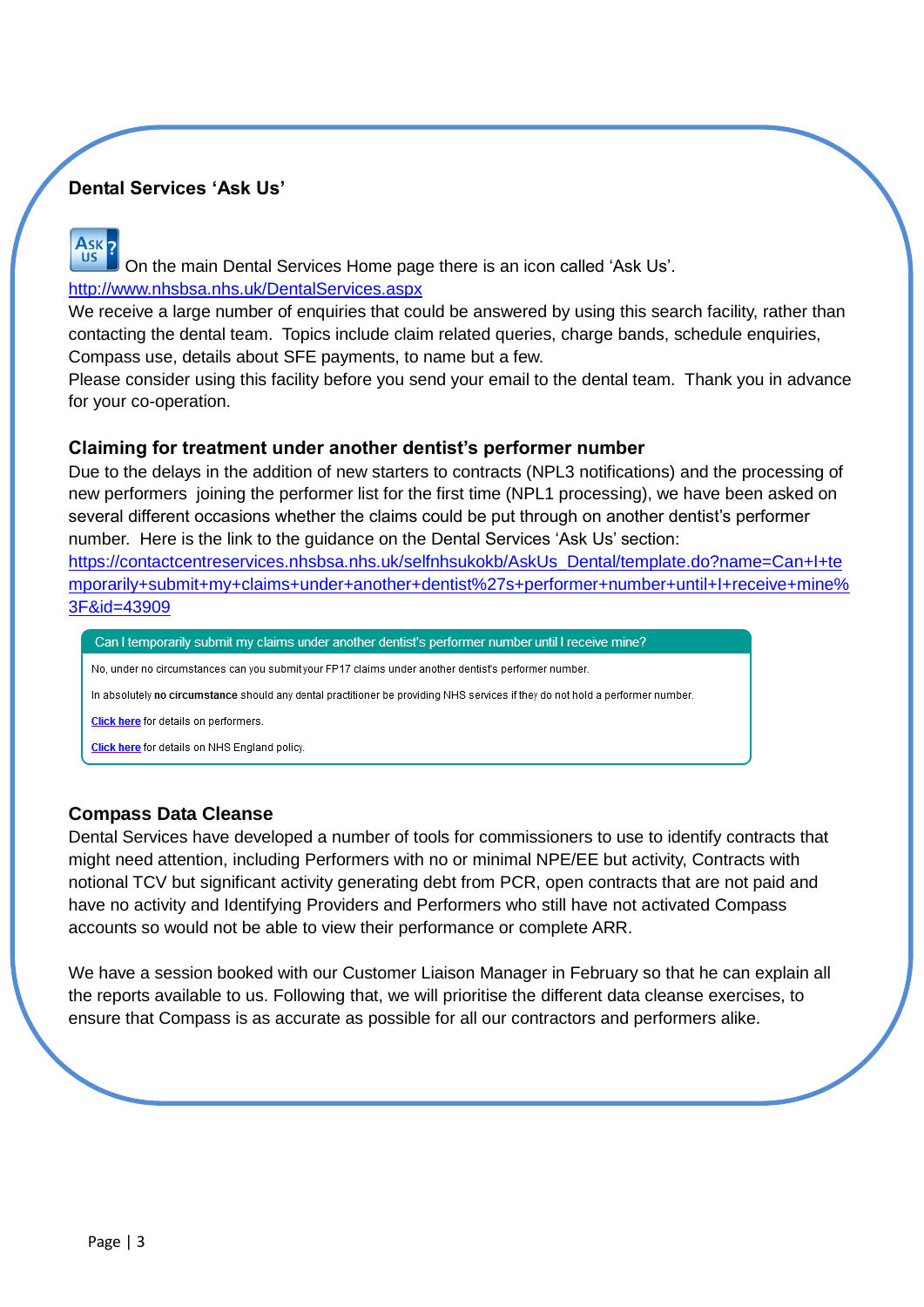#### **Provider selected for new occupational health service for GPs and NHS Dentists**

This follows plans announced by NHS England in September 2015 to introduce a new national service specification for an occupational health service, to ensure all GPs and NHS dentists across England have access to a consistent and equitable service.

Following a procurement process, NHS England (South) has appointed Heales Medical Group to provide the new occupational health service to GPs and NHS dentists across the region. Heales Medical is an established provider of occupational health services to both private and public sector organisations. The new service will be available from 1 April 2017 and will include the following services:

- Occupational health assessments for doctors and dentists on the National Performers List (NPL) and virology, vaccinations and immunisations for doctors (GPs), dentists and optometrists on the National Performers List
- Advice on exposure to Blood Borne Viruses for all primary care staff (including trainees) including specialist management of those that have Blood Borne Viruses.
- Where doctors and dentists applying to join the National Performers List need additional occupational health clearance due to a specific health need/s, NHS England will fund an enhanced occupational health assessment and fund support for work related health issues once individuals are on the list.

A copy of the national service specification for the new service is available on the 'Primary Care Resources' section of the NHS England website if you wish to find out more information about the new service: [www.england.nhs.uk/commissioning/primary-care-comm/resource-primary](http://www.england.nhs.uk/commissioning/primary-care-comm/resource-primary)

Primary care providers, as employers, will continue to have a responsibility to ensure any of their staff who are not covered by this service, are well supported.

Further information about how to access the new occupational health service from 1 April 2017 will be made available in due course. Any existing local arrangements for the provision of occupational health services to GPs and dentists will remain in place until the new service starts on 1 April.

Heales Medical is a specialist Occupational Health provider with experience in providing health solutions to a diverse range of public and private sector clients including NHS Trusts, Higher Education establishments, Local Authorities and Industry. Services are tailored to the client's needs with the aim of reducing sickness absence and improving employee's health and well-being. They deliver effective, result focused services including specialist EAP and Musculoskeletal assessment and treatment to support employees in returning to or remaining in work. They are delighted to have the opportunity to provide Occupational Health services to NHS England, Doctors and Dentists on the National Performers List (NPL), entrants to the NPL (self-funded) and GP/Dental clinic staff (Clinic funded). In the next few weeks they will be providing a link to a secure online service for NPL entrants and GP/Dental clinics for referral and receiving information. They work in partnership with their clients and will work with both NHS England and GP/Dental clinics throughout the contract to ensure the service meets your needs.

The new occupational health service is in addition to the new NHS GP Health Service which has been announced by NHS England to improve access to mental health support for GPs and trainee GPs. This is part of the broader package of support being made available as part of the General Practice Forward View. Further information about the new NHS GP Health Service is available at [www.gphealth.nhs.uk.](http://www.gphealth.nhs.uk/)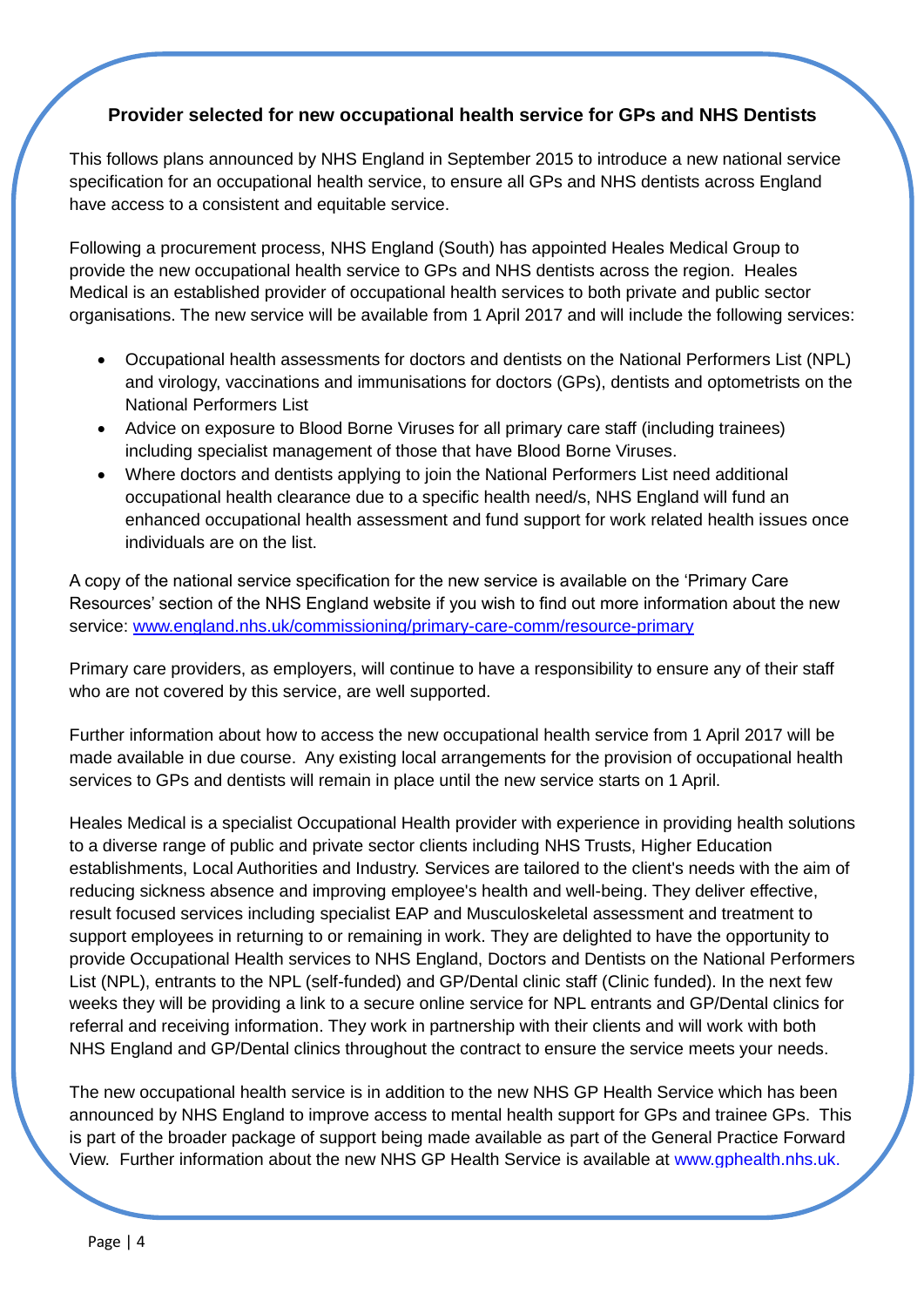#### **Dental Foundation Trainees application to the National Performers List**

NHS England continues to work with Capita to support the recovery of the performer list administration they provide. We continue to provide additional, temporary, expertise into the Primary Care Support England team.

We are seeing progress but there is still much to do. We review progress on a weekly basis and continue to adapt our support to ensure the greatest progress possible can be made.

As you will remember, in order to continue to support the needs of patients and to preserve the training period for the current cohort of DFTs, the NHS England Board has granted an exceptional extension to the grace period until 31 January 2017.

There are 866 DFTs confirmed by HEE in this cohort.

NHS England local teams (London, Greater Manchester, South Central, Wessex and Yorkshire & Humber) are providing additional support to Capita by processing their DFT applications internally, this equates to 347 applications. These will all have been considered by 31 January 2017. In most cases PCSE will continue to provide the inclusion letters, which will be sent by 31 January 2017. Updates to the performers list website will be completed shortly after the letters are sent.

The remainder of cases (519) are being processed by PCSE with support from nationally co-ordinated PLDPs. There are 217 that are fully completed with a large number of applications going to panels between now and 31 January, However there are a smaller number of cases that may not be ready for panel consideration before the 31 January 2017. NHS England has therefore decided to further extend the grace period by two weeks to 14 February 2017.

NHS England will be supporting Capita on a case by case basis with each outstanding application to ensure they can be considered before this final grace period ends.

There are a small number of applicants who are consistently failing to engage with the application process. We will write to these applicants directly, copied to the relevant Dental Dean, outlining what is required and that they will be unable to work if the actions they need to take are not completed by 7 February 2017.

We are writing to the British Dental Association and to other stakeholders to ensure that DFTs and their practices are informed of this decision.

I would be grateful of you could bring this information to the attention of dental foundation trainees and other interested parties in your area.

Please accept my thanks for yours and your team's on-going support as the recovery of PCSE continues.

Jill Matthews, Managing Director, Intensive Expert Management Team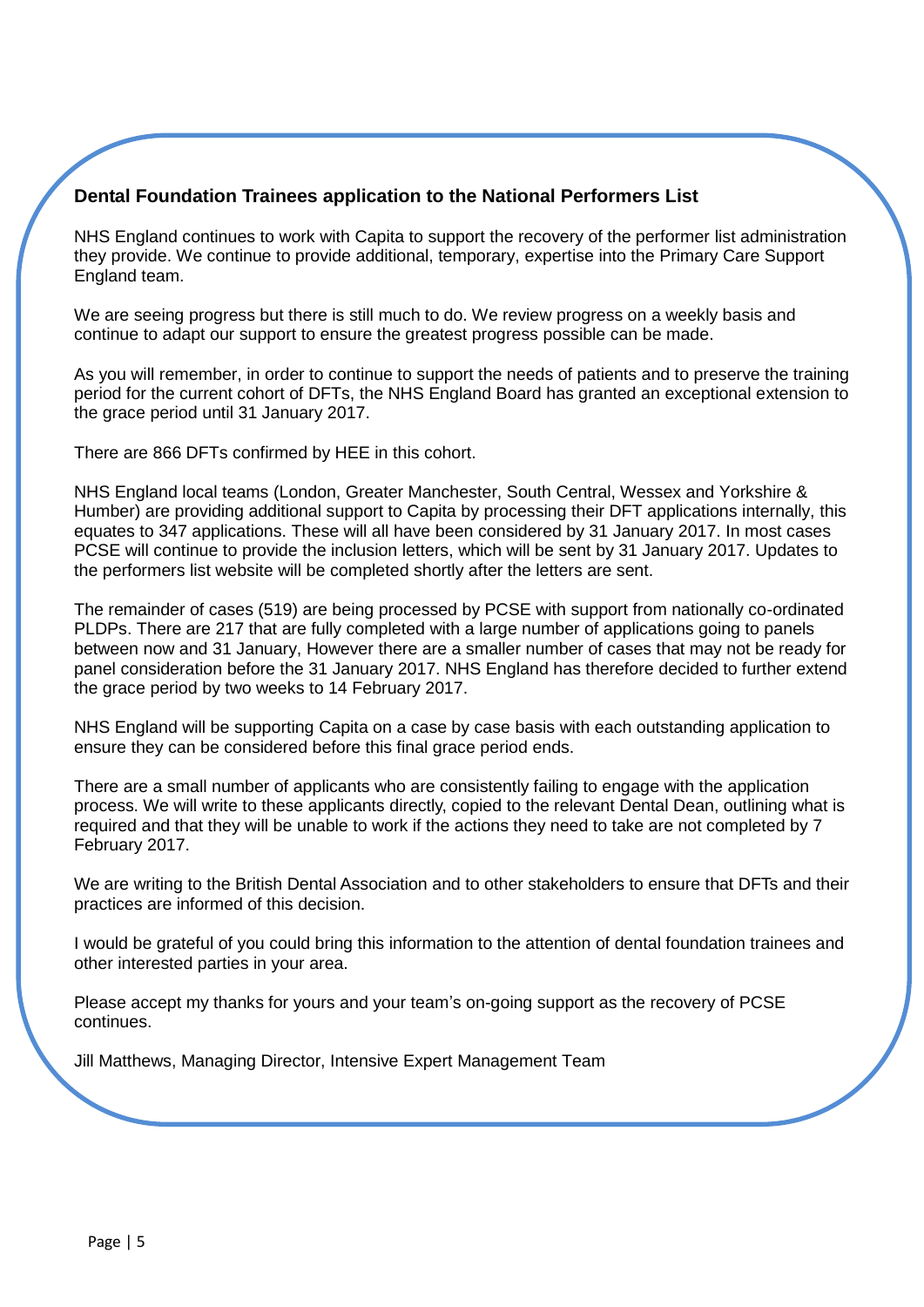## **Invitation to members of the Avon LDC – MCN presentation**

#### Dear Member

You are invited to attend the next meeting of the Avon LDC.

| Topic:<br>Venue:<br>Date: | Managed Clinical Networks - The Future of NHS Dental Commissioning<br>Future Inns, Cabot Circus<br><b>Weds 3 May 2017</b>                                                                                                                                                                                                                                                                                                  |
|---------------------------|----------------------------------------------------------------------------------------------------------------------------------------------------------------------------------------------------------------------------------------------------------------------------------------------------------------------------------------------------------------------------------------------------------------------------|
| Format:                   | Buffet 18.30, presentations at 19.00 with a Q&A. Expected finish time 21.00                                                                                                                                                                                                                                                                                                                                                |
| Parking:                  | 50% off parking in Cabot car park                                                                                                                                                                                                                                                                                                                                                                                          |
| Details:                  | The Managed Clinical Networks are tasked by NHS England to develop<br>models of commissioning of dental services in each of the specialties in both<br>primary and secondary care. The Chairs of the MCNs would like to share with<br>contractor what they have developed in the early stages and how they<br>envisage the services developing over the next few years.<br>Presentations will be given by the four chairs: |
|                           | Chris Bell, MCN Chair Oral Surgery and Oral Medicine                                                                                                                                                                                                                                                                                                                                                                       |
|                           | Tony Brooke, MCN Special Care Dentistry and Paediatrics.<br>Matt Jerreat, MCN Chair Restorative                                                                                                                                                                                                                                                                                                                            |
|                           | Joe McGill, MCN Chair, Orthodontics                                                                                                                                                                                                                                                                                                                                                                                        |

If you wish to attend, please confirm by email to [secretary@avonldc.org](mailto:secretary@avonldc.org) by Tues 18 April.